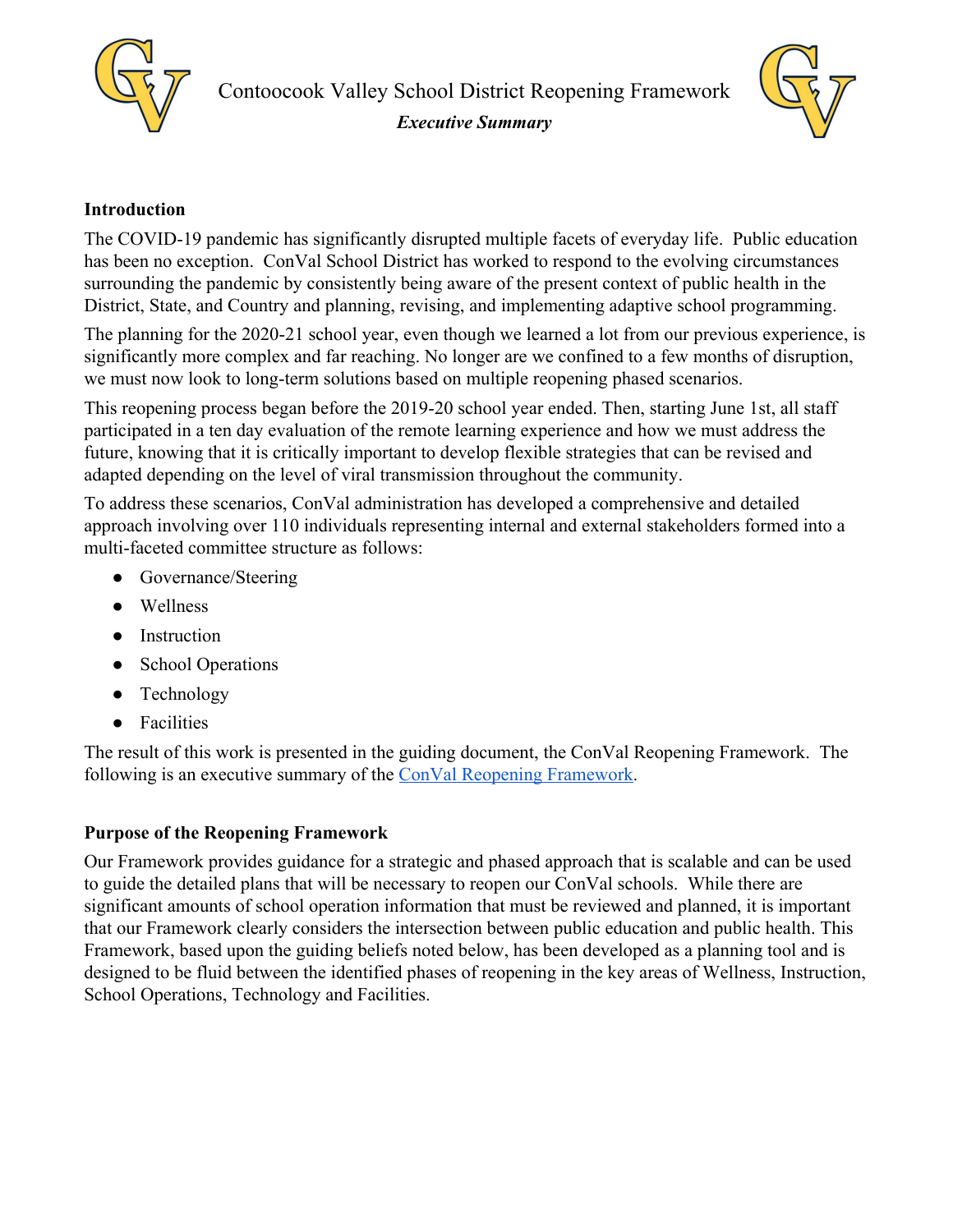## **Guiding Beliefs**

- Safety first the safety of our students, faculty, and community is our highest priority.
- An in person learning environment is preferable for most students and families.
- Schools play a critical role in supporting students' academic, social, and emotional growth.
- This Reopening Framework must support educational equity for all students.
- This Framework needs to be fluid. The ConVal Framework for Reopening acknowledges that it may be necessary to progress or regress through the Phases as public health conditions change.
- Any remote instruction will focus on providing students with learning opportunities, excellent instruction and the purposeful use of technology.
- Reopening schools is an important factor to support economic recovery because it will facilitate parents returning to work.
- The ConVal Framework for Reopening will establish precautionary measures to minimize exposure where possible using scientifically supported guidelines.
- During the pandemic, we will adjust class sizes and the use of all school buildings and district facilities to support the overall health and well being of students, staff, and the community.
- Reopening decisions and movement between phases in this Framework will be based on epidemiological data and guided by public health officials and local emergency management partners.
- This Reopening Framework must support the personalization of learning for all students.
- The plans for reopening need to be developed so that they can be operationalized within the limitations of the current pandemic.
- The plan will include maximizing grant opportunities and federal and state funding resources.
- ConVal will use this opportunity to reenvision and implement an improved model for providing the children in our communities a robust PK-12 public education.
- Educational services will be consistent with the values and expectations of our stakeholders (students, families, staff, community members and partners.)
- It is imperative that we retain our present student enrollment and this must be a priority.
- Stakeholders will be engaged in the process when and as appropriate through surveys and feedback opportunities.

#### **Phases Defined**

The phases are not a step by step progression, but instead are responsive phases that we can move in and out of based on public health guidance and circumstances particular to the ConVal School District, the Southwest Region, and the State of New Hampshire.

| <b>Phase 1 – Significant</b>                    | <b>Phase 2 – Restrictions</b>                      | <b>Phase 3 – Limited Restrictions</b>                |
|-------------------------------------------------|----------------------------------------------------|------------------------------------------------------|
| <b>Restrictions</b><br>(Fully or mostly remote) | (Combination of remote and<br>on-site instruction) | (Fully on-site with safety)<br>precautions in place) |
| instruction)                                    |                                                    |                                                      |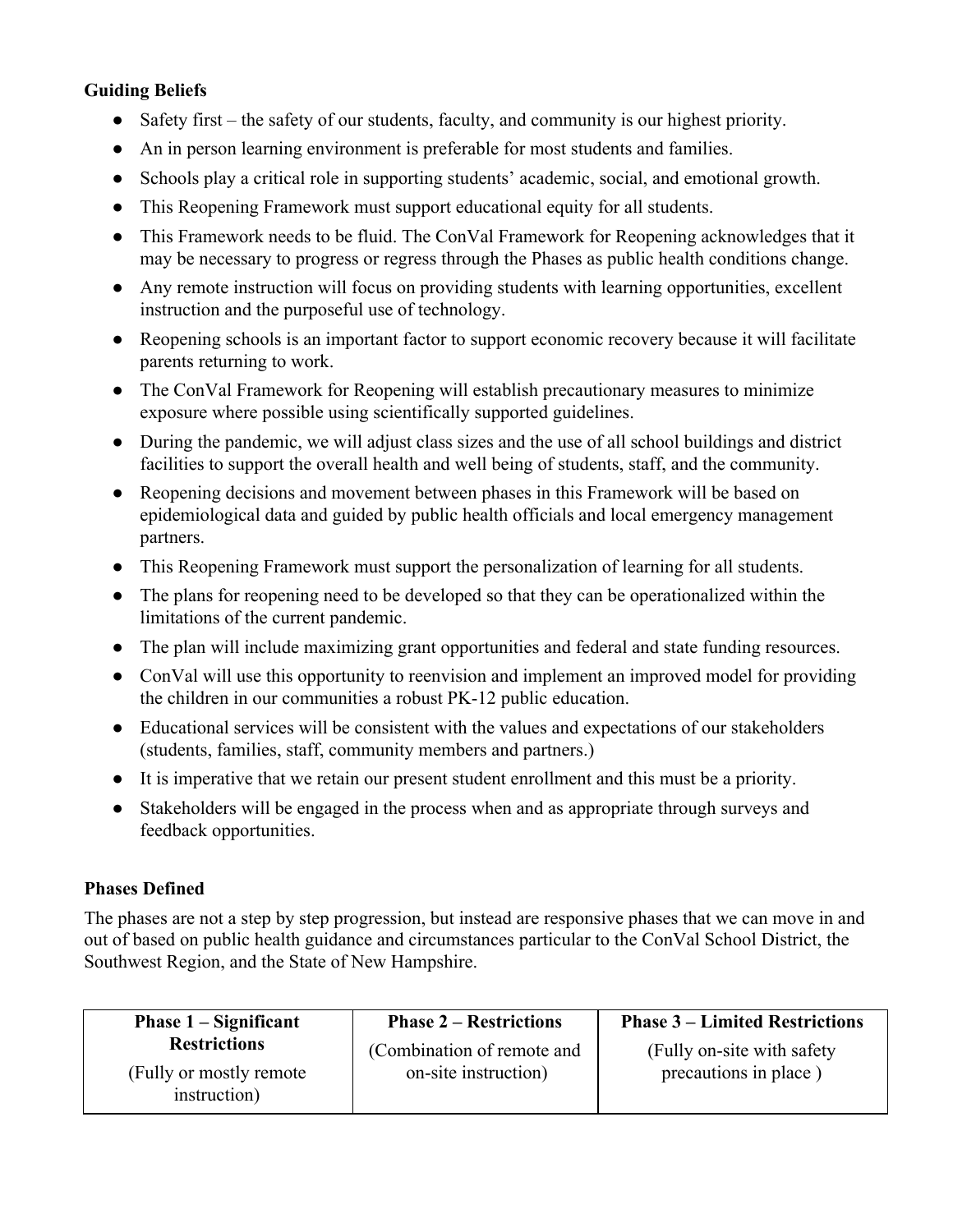## **Governance/Steering**

The Governance/Steering committee is responsible for overseeing the development of the Reopening Framework, communicating the Framework, being sure that the Framework is integrated, complete, and aligns with the guiding principles, as well as articulating a vision of what school may look like at each phase. Additionally, the Governance/Steering Committee is responsible to gather information from stakeholders and oversee and guide the work of the other committees.

The Governance/Steering Committee portion of the plan addresses several topic areas specifically related to the oversight, integration, communication, and alignment of the overall Reopening Framework.

- Articulate a vision of what school may look like for each phase.
- Assess necessary additional capacity.
- Determine stakeholder expectations.
- Communicate the Reopening Framework.
- Ensure the establishment of a COVID-19 Reopening Committee at each school level to operationalize the Reopening Framework.
- Develop a Reopening Communications Plan.
- Work with the NEA/CVEA on contract implications for the implementation of the Reopening Framework.

#### **Wellness**

The Conval School District is dedicated to helping students, parents and staff safely return to school. Through planning and considering interventions, the school district will be prepared to address a wide range of mental health and social emotional wellness needs of children and staff when we reopen. The collaboration with community support and organizations is essential to provide the students, parents and staff with the tools necessary to offer the additional support that will be needed. Staff professional development will be provided to focus on the key topics identified in the Wellness section of the Guidance Document.

The Wellness portion of the plan addresses several topic areas specifically related to student and staff wellness.

- Continue the Social Emotional Learning curriculum integration into the instruction at all levels.
- Review and develop resources that may need to be increased in the areas of school counseling and nursing.
- Establish a District level crisis response team to support students, staff and families to deliver resources and support to those in need.
- Partner with community based organizations (Mental Health, Family Resource Center, Grapevine, etc) to provide information and referral to resources, therapy and educational support.
- Determine staff readiness to return and implement resources as well as training and support that needed to develop building level support groups for staff.
- Provide resources to families in the areas of social emotional learning, resilience, trauma, COVID-19 tips, returning protocols and other communications that are necessary.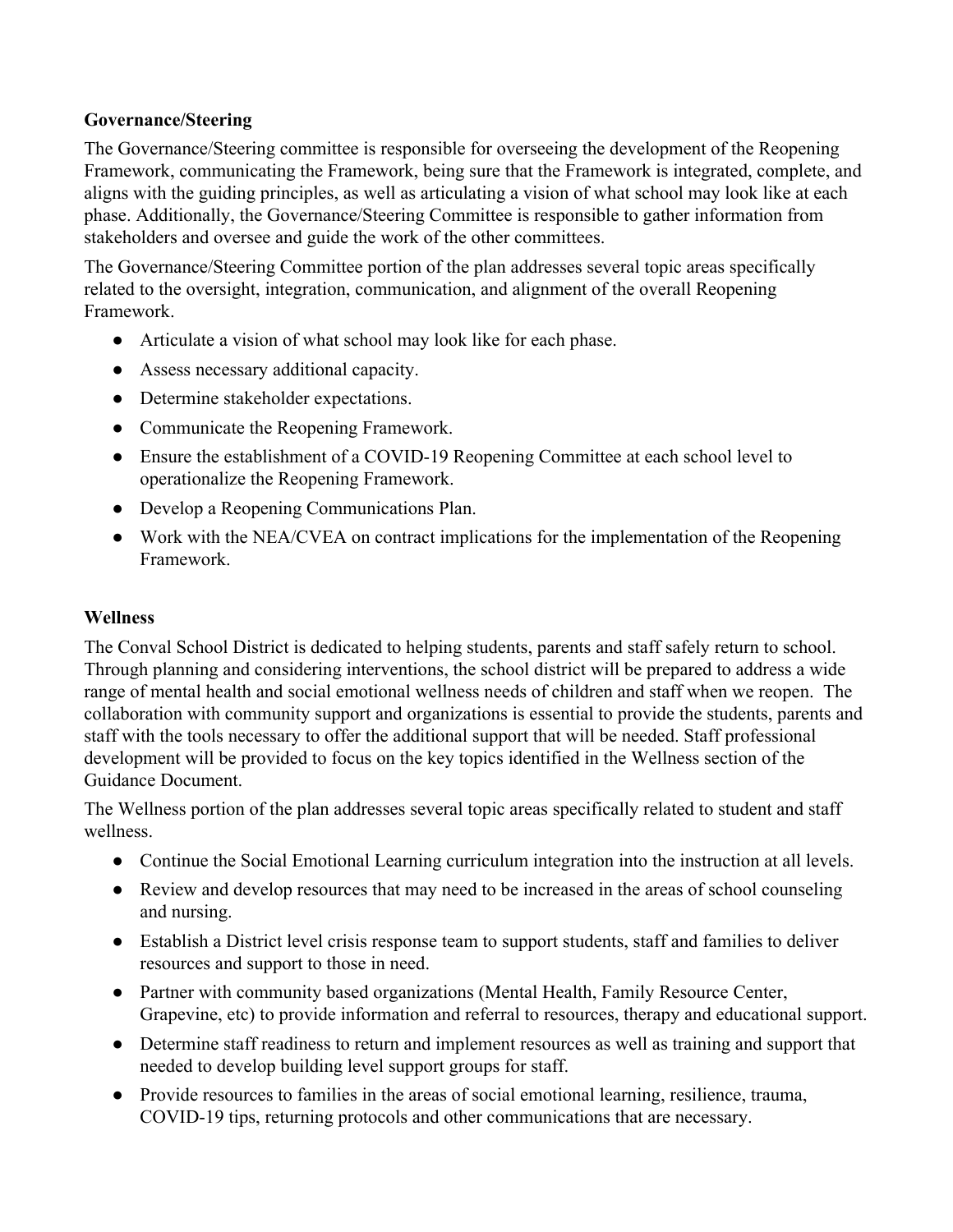- Provide educational series to middle and high school students, staff and families that include the films *Angst, Like, Upstanders;* provided by Webinar with a live panel discussion.
- Identify the requirements and best practices regarding COVID-19 related issues and follow the established protocols to monitor and respond to the health needs of students and staff.

## **Instruction**

The Conval School District is dedicated to helping students, parents and staff safely return to school. Our goal is to ensure that every student is on track for success academically, socially and emotionally by the end of the 2022 school year. Through planning and considering priority standards as well as developing a system of support at all phases of instruction, the District will ensure success for all.

The Instruction Committee portion of the plan addresses several topic areas specifically related to remote and in person instruction:

- Provide an Education Delivery Model that allows for both in person, remote instruction and learning at each school level. The model allows for flexible movement from in-person to remote instruction/learning as circumstances require. When developing the model, key actions and considerations include but are not limited to:
	- Identify priority standards for each level for all models.
	- Ensure that schools and teachers are engaging in intentional curriculum planning and documentation, inclusive of curriculum maps, pacing plans and calendars, and lesson plans to ensure continuity of instruction.
	- Create a schedule that ensures effective instruction that is developmentally appropriate and ensures mastery of standards.
	- Utilize staff intentionally and efficiently.
	- Provide options when the model is not effective for individual students.
- Based on communication and feedback from staff, students, families, community members and partners, ongoing training and support will be provided (e.g. online platform training.)
- Ensure coverage for both short- and long-term staff absences.
- Determine how classes and courses offerings may be impacted by the educational delivery models identified in each of the phases.
- Develop expectations around attendance, grading, and healthy hygiene.
- Develop a process for schools to create and implement individualized plans for each student based on their needs.
- Develop a plan for assessing students' learning progress and loss when students return that includes multiple forms of assessment (e.g. diagnostics, formative assessments, student work, conferences, advisories, and parent feedback.)
- Connect and coordinate with NH DOE about changes to testing, grading, report cards, promotion policies, and outline decision points.
- Assess the capacity of structures outside of the regular school day, such as summer learning options, extended day, and after school programming to potentially be leveraged to support students in need of learning recovery.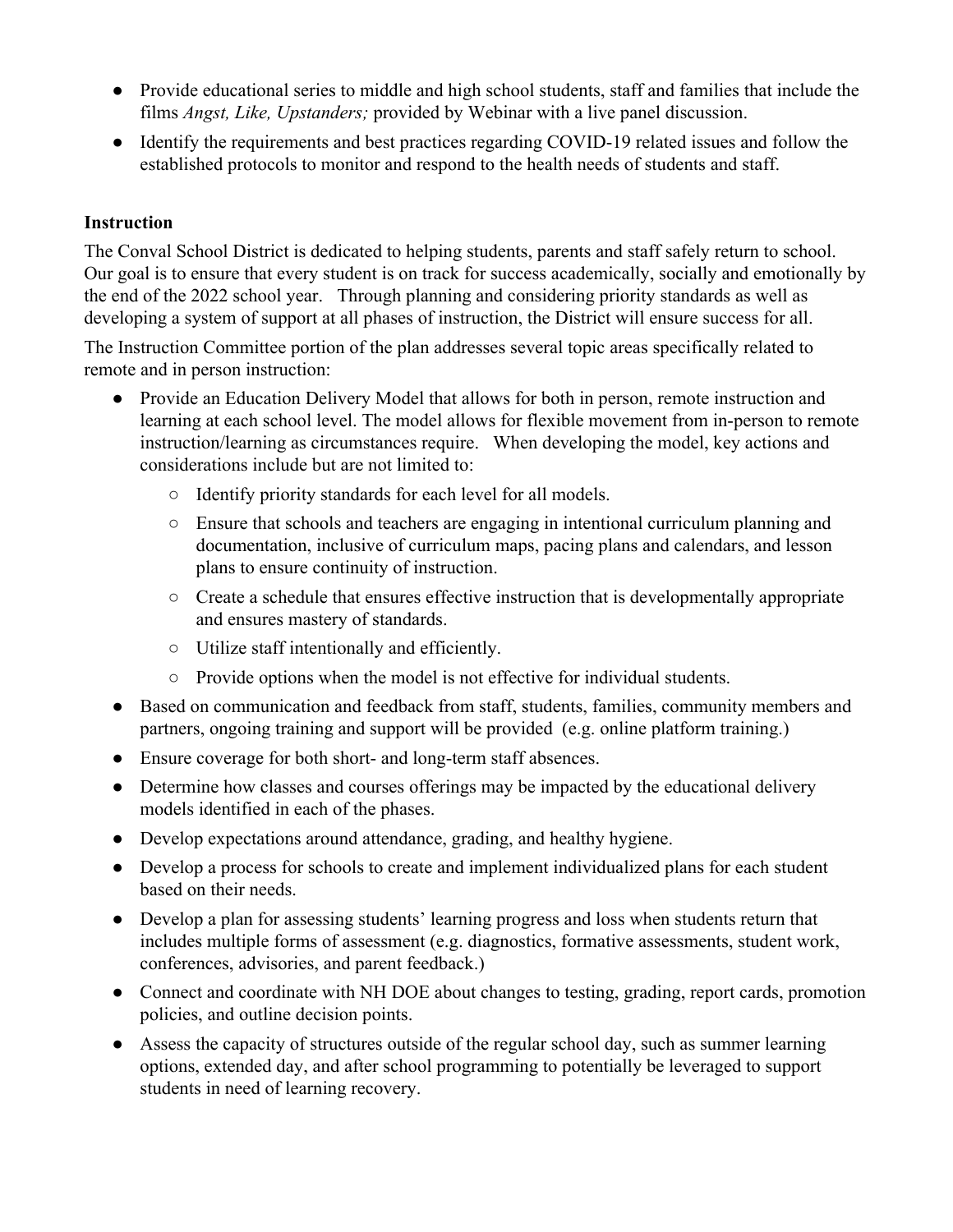### **School Operations**

The School Operations Committee was responsible for looking at typical school procedures and protocols that we may have to update and/or change in order to support best practice at each phase of reopening related to attendance, hiring practices, transportation and schedules and will make recommendations about reallocation of resources based on necessary changes. Additionally, school operations will interface with our municipal insurer and legal counsel regarding our implementation plans related to the following key areas:

- Provide breakfast and lunch options to all students.
- Develop protocols for sharing and ordering of classroom supplies, materials, technology and food service items.
- Maximize and maintain existing before- and after-school programs.
- Provide guidance for the consistent grouping of students and staff to enable contact tracing in accordance with CDC and privacy guidelines.
- Screening, personal protective equipment and hygiene protocols in place for all staff, students, service providers and visitors.
- Establish protocols for athletics and co-curricular activities.
- Update staff and student handbooks to support identified expectations.
- Establish student transportation safety guidelines and procedures.

### **Technology**

The Technology Committee focus was on providing students, families, and staff with the technology tools and training to be successful in creating a safe and effective learning environment both virtually and in person. The committee used feedback from staff and families to identify hardware, software, and training needed to increase our capacity to implement, access, and support remote learning. The committee will continue to identify tools and training needed to connect the in-person and remote learning.

The Technology portion of the plan addresses several topic areas specifically related to student, staff, and family technology use:

- Device availability to support remote learning expanded device program for families without dedicated student devices – evaluate the need to support families with limited internet connectivity.
- Identify specialized software and equipment that cannot be accessed from home or via Chromebook.
- Remote support to be expanded within remote instruction or a hybrid model.
- Develop protocols to safely use shared technology copy machines, printers, time clocks, intercoms, phones, etc.
- Technology training for staff, students, and parents.
- Identifying needs of assistive technology.
- Develop virtual social expectations for teachers and students.
- Identify teachers/staff that can provide tech coaching/help to other teachers.
- Determining common technology platforms to be used and provide training for all stakeholders.